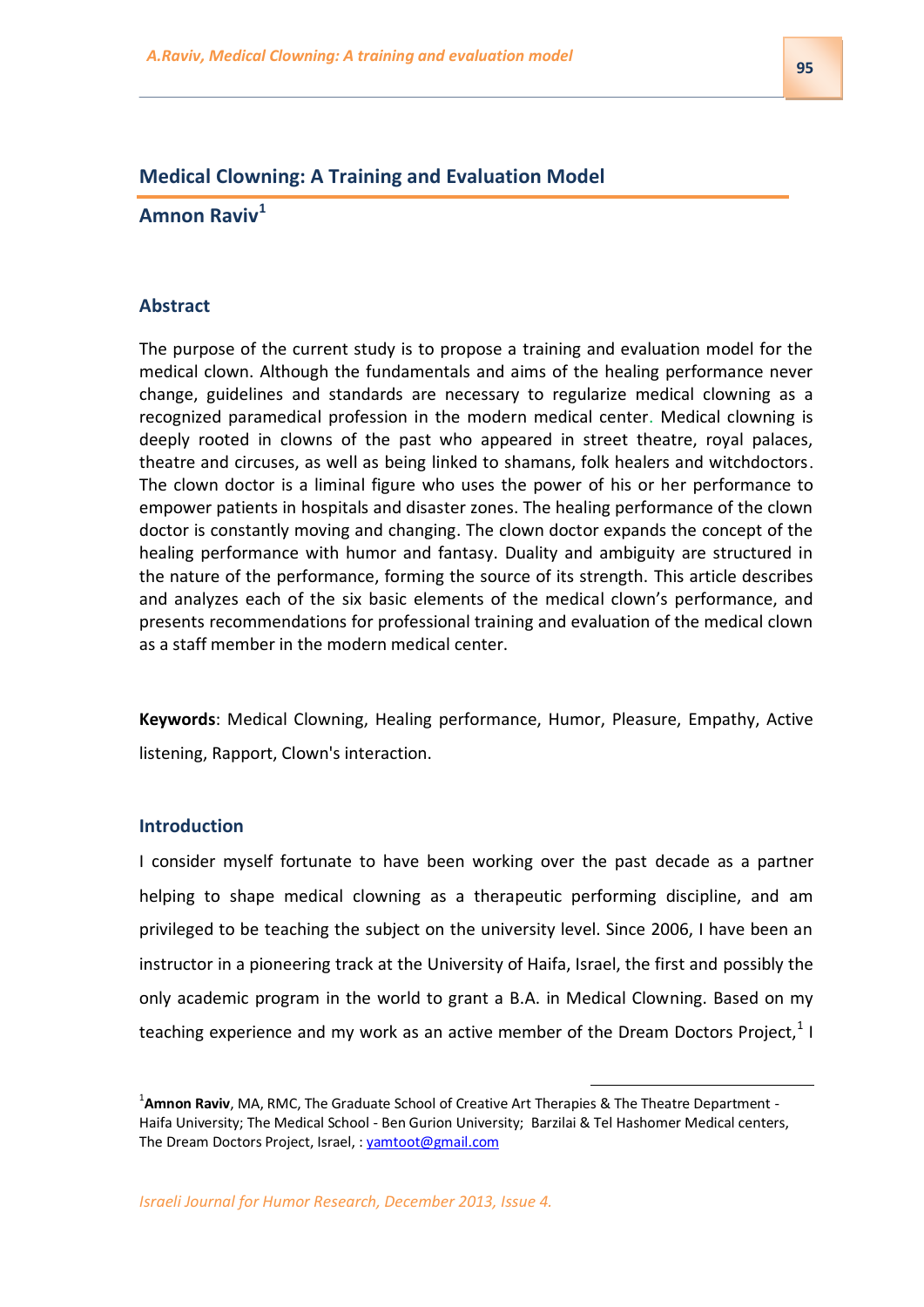saw the professional need to set out an orderly description of a model for the training and evaluation of medical clowns.

**Medical clowning: The "youngest member of the family" of expressive therapies**  Medical clowning is the "baby" of the family of creative arts therapies, since only in recent years has it been solidifying its experience, rationale and pathways into a formal framework. In my work with trauma victims (Raviv, 2012), I expanded on the essential work of the medical clown and the ancient sources of this new profession. On one hand it is deeply rooted in clowns of the past (who appeared in street theatre, royal palaces, theatre and circuses), while on the other hand, it is linked to shamans, folk healers and witch doctors. In many cultures, fools, clowns and tricksters possess magical powers that allow them to engage in acts of healing. (Citron, 2011).

 Beyond the clowns' performative talents and abilities to create an "other" reality through the power of suggestion, arises to a great extent from their position of being "outsiders" to society. The medical clown, like the shaman, is a liminal figure, thus is able to expand and intensify what Schechner (2002) has called "the actual and conceptual space". He further explained its meaning and function, as a threshold or sill, the thin space of the limen is to expand into a wide space both actually and conceptually. The "out of place" character of the medical clown (who does not belong to the hospital landscape, is not part of the medical hierarchy, medical culture or the medical staff, according to accepted norms) is what makes it possible for the clown to empower the patient. Citron (2011) emphasizes that not only does the clown "not belong" to the medical center, but he or she is its "opposition," its mirror image and reverse of accepted norms and behaviors. The clown's very existence as such is the place from where the clown draws healing powers. Shamans are actually the ancestors of all expressive arts therapists. The power of suggestion, the creation of an alternative reality through the imagination and the employment of various performative disciplines are shared by shamans and by healers using the creative arts.

In our joint article, Pendzik and I (Pendzik & Raviv, 2011) described the "family resemblance" between the medial clown and the drama therapist, emphasizing the essential nature of the work and the way in which both create an imaginary world,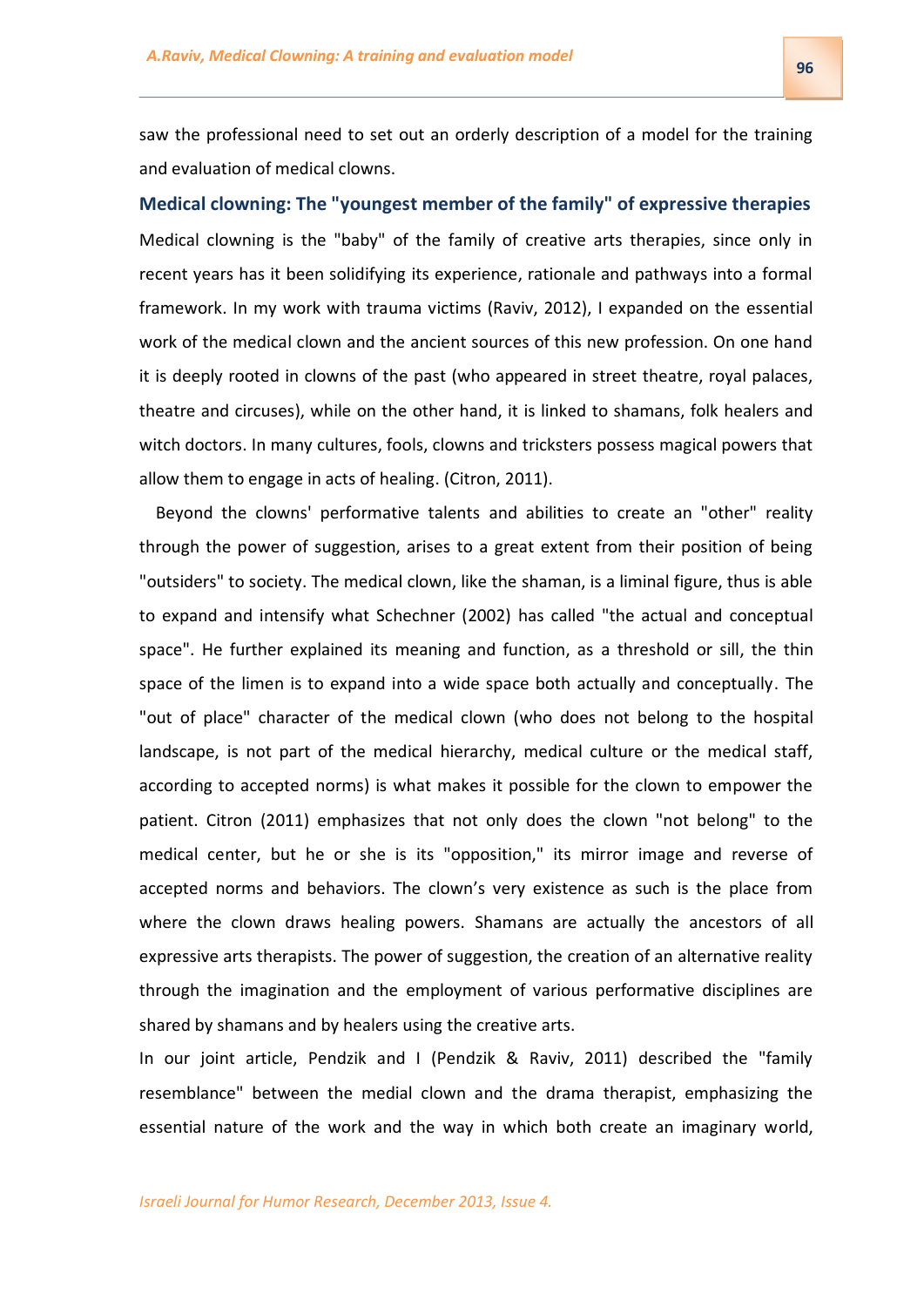dramatic reality, aesthetic distance, and make use of other dramatic tools in their toolbox. The most outstanding difference between the two is that throughout the entire process of interaction with the patient (from the moment the patient sees the clown until they say goodbye) the patient perceives the clown as a performing artist. This is why it is actually an "invisible" encounter and therapeutic process, not a conscious one (from the aspect of the patient), since "the clown is seen, not as a therapist, but as a character from the imaginary realm" (Pendzik & Raviv, 2011). On the surface, the encounter between clown and patient is "only" a clowning performance of playing, but it is a game that does not declare its intentions openly. Schechner defined this as a creative, destabilizing action that frequently does not declare its existence, even less its intentions (Schechner 1993). This kind of encounter enables the clown to create the interaction and motivate a therapeutic process different from a process generated by other types of creative arts therapists. The medical clown is not perceived as a therapist or as part of the healthcare system. Instead, as a non-belonging, liminal figure, the clown sweeps the patient along into realms of fantasy and humor. Because the encounter is not a conscious process for the patient it is not loaded with content which sometimes presents difficulties for patients, especially children, i.e., the encounter with authority (authority and the establishment in general, and the medical establishment and the healthcare system in particular) as well as difficulties associated with negative self-image due to the need for care.

Terner, Lev-Wiesel, Franco & Ofir have studied the function of the medical clown during examinations of child patients at the Poriyah Medical Center's Sexual Assault Victims Treatment Unit and observed that the clowns form an alliance with the children against authority, officials and the world of adults. This connection is impossible for the therapeutic and medical staff of the medical center. The children feel like the clown's allies facing the medical establishment, since the medical clown responds to the need for peer group identification and rebellion against authority. (Terner, Lev-Wiesel, Franco & Ofir, 2010).

The medical clown introduces a carnival spirit into the hospital, a spirit which turns everything topsy-turvy, is very challenging, and embodies the primeval healing power of life. Mikhail Bakhtin described the origin of carnival laughter as having a link to the most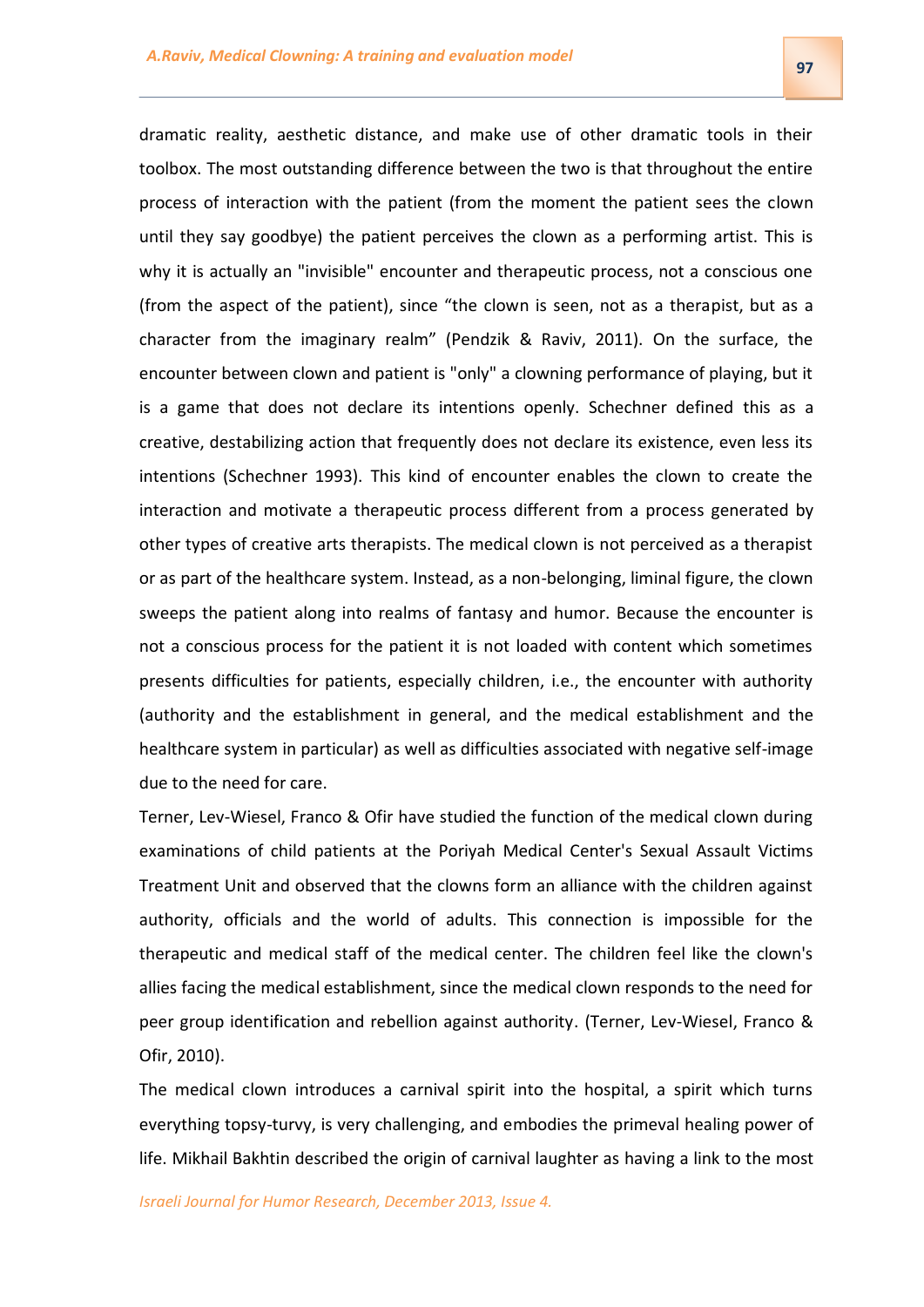**59**

ancient forms of laughter in ritual, which was directed in protest towards the gods (Bakhtin, 1978). He describes the carnival world as having restorative power, creating life and tremendous vitality. Carnival is an upside-down world that cancels out hierarchy, negates terror and nullifies distances between people.

This carnival performance is what the medical clown brings into the specific site, which is why the clown is, to a certain extent, a site-specific artist. The clown's work takes place mostly in open spaces, in areas full of rooms and long corridors, an arena of action organized into rooms and beds. From the aspect of the audience and the space, it may be called a site-specific performance art. Miwon Kwon (2004) has described site specific art as surrendering to the environmental context, since it is formulated or staged in the shadow of a specific site, as a blend, disruption or contrast with the site. This is an apt description of the work of the medical clown, which by its very nature cannot exist without the site (the medical center), and the "audience" which populates the site. The medical clown's work is not a disruption or contrast to the hospital, but a transformation of the site. In a dualistic manner, the hospital becomes an "other" place of fantasy shared by clown and patient. International artist Christo's work concretizes the issues of transformation of locale. For example, his installation, *Wrapped Reichstag* (1995), in which he wrapped the Reichstag building with white cloth, created "an 'other' place" which was a combination of the parliament building and a fairy-tale castle. The medical clown also creates "an 'other' place" for the patient, within the hospital, through a fantasy shared by the clown and the clown's audience, not through concrete materials. Nick Kaye (2000) has described site specific performance art as an examination of relationships and borders and the constant changes taking place on the borderlines between performer, site and audience. These are open relations in terms of flow, borders, stances and changes. This description also fits the work of the medical clown, since the work is open, enables a flowing dialogue which changes with varying audiences and sites, and constantly tests limits. The site-specific artist selects the site based on inspiration and free choice, which results in the art experience, while the medical clown's choice is dictated by medical necessity. In the case of hospitalized patients, the link to the site is physical, as for example, an IV line or bed rest, and the need to have an official release letter before leaving the premises. Actor and acted upon in the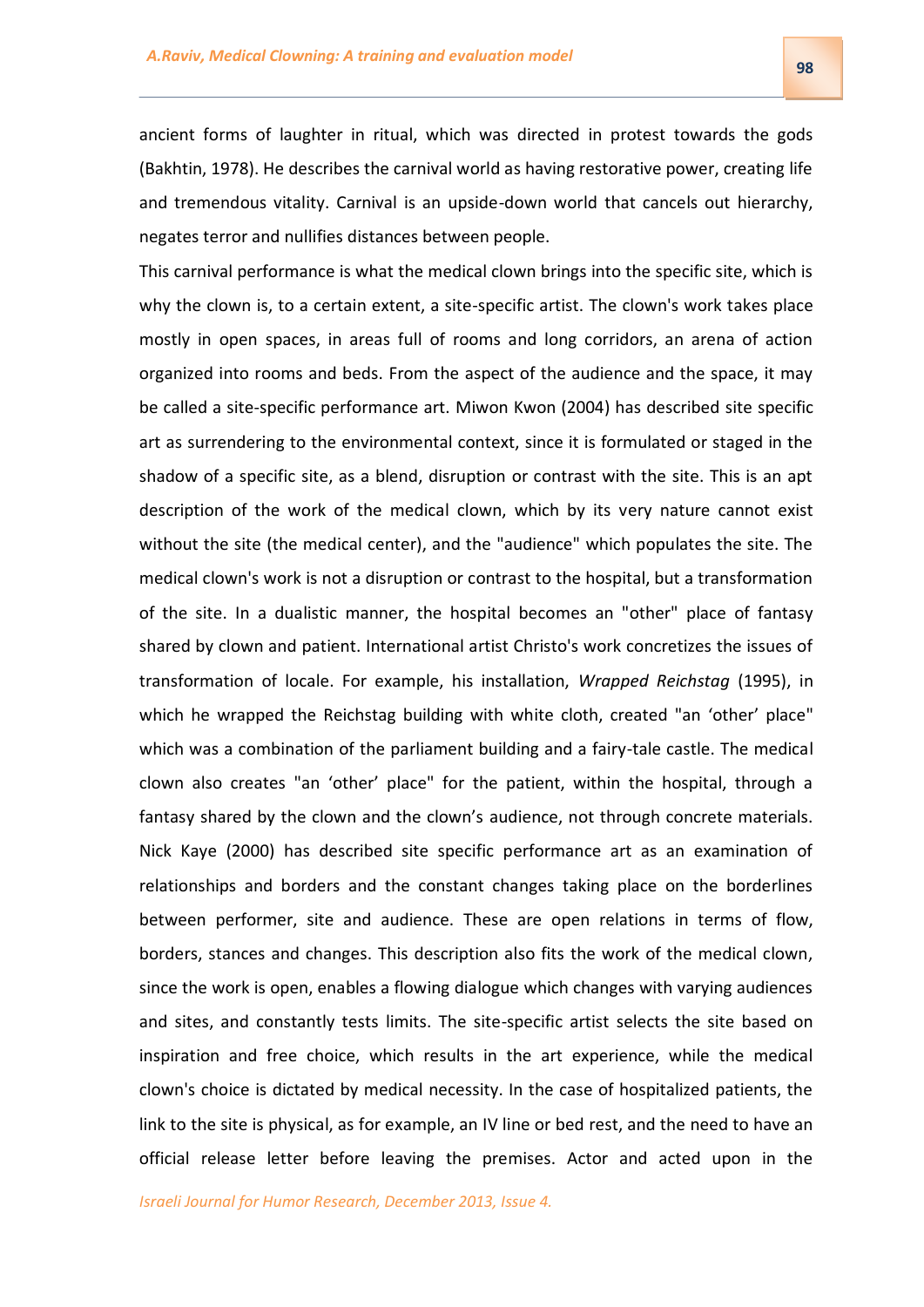clown/audience/site relationship are born out of medical necessity rather than aesthetic experience.

The fundamental difference between the interaction of the site-specific artist and the audience, or the circus clown and the audience, and between the medical clown and the audience lies in the goal, mode of work and selection of the site. While the performance artist or circus clown (or any other clown) strives to create an aesthetic experience or entertainment, the goal of the medical clown is to assist in the healing process by lessening the patient's anxieties (Linge 2011; Pendzik & Raviv 2011; Grinberg et. al. 2012; Plester,. & Orams 2008; Hanson et al 2011; Tener et al 2010; Golan et al 2009; Vagnoli et al 2005; Raviv 2012).

### **The Six-Elements Model for training and evaluation of the medical clown**

From the very first lesson, medical clowning students embark on an interior journey to discover their inner clown. This amusing, difficult and necessary journey to becoming a medical clown takes a long time, and holds up a mirror to the clown to reflect back to the student the different aspects of one's personality. Beyond the clowning, it changes the way the students look upon life. This journey does not end with the course, or upon graduation, but is only a beginning. The journey continues through work as a medical clown over years in pediatrics, with PTSD patients, oncology wards, adult dialysis and hospices for terminal patients. This is a journey that provides insights to those working in the field while readjusting the proportions in how they look at life.

The first step in the course is to search for one's inner clown. Students are not supposed to imitate any other clown they saw, no matter how successful, and they may not create their clown through patchwork, taking some aspects from here and others from there. They have to work it through since there is no clown archetype or role model. Each individual's clown is distinctly different and unique to them.

The first element in discovering one's inner clown is the authentic, free connection to pleasure and joie de vivre. The second is the authentic connection to empathy and basic curiosity about other people. I would like now to describe the six elements of medical clowning through the following model which provides a concrete illustration of the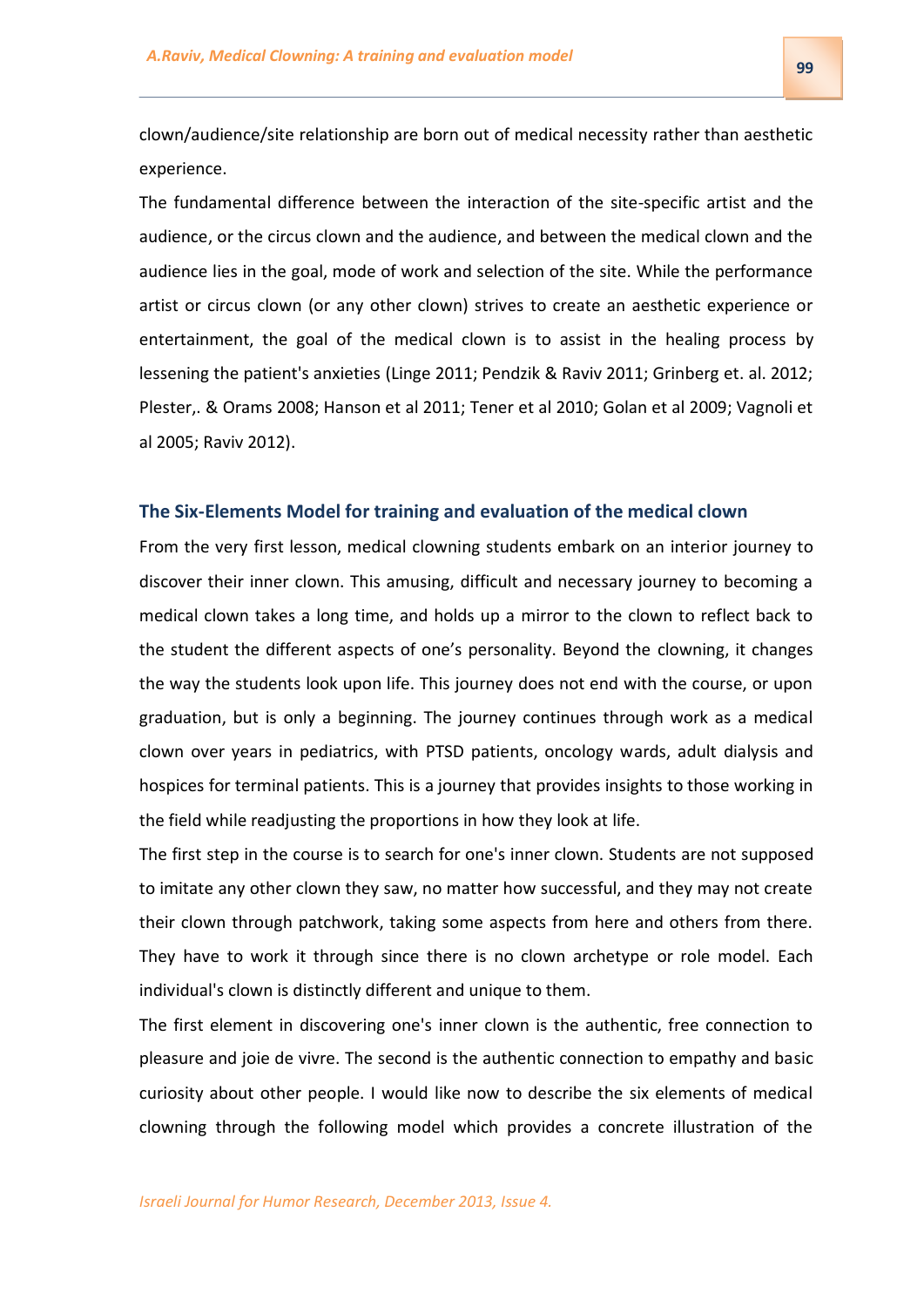

relationship between the six elements of medical clowning: *pleasure*, *empathy*, *active listening*, "*diag-red-nosis*", *rapport* and *the clown interaction*.

**Fig. 1.** The Six Elements Model for evaluation and training of the medical clown

The work of the medical clown is the *clown interaction* between the clown and the patient. In other words, medical clowning takes place when there is an interaction between the medical clown and the hospitalized patient based on clowning language and tools (humor and fantasy). This *interaction* can take place optimally only when the other five elements support it: *pleasure, empathy, active listening, diag-red-nosis* (the diagnosis obtained from the clown's red nose) and *rapport***.** Any flaw in any of the supportive "beams" damage the interaction (to a greater or lesser degree) between the medical clown and the patient/audience.

The training and evaluation of the medical clown must take place using these parameters: the quality of the interaction using clowning language (tools of humor and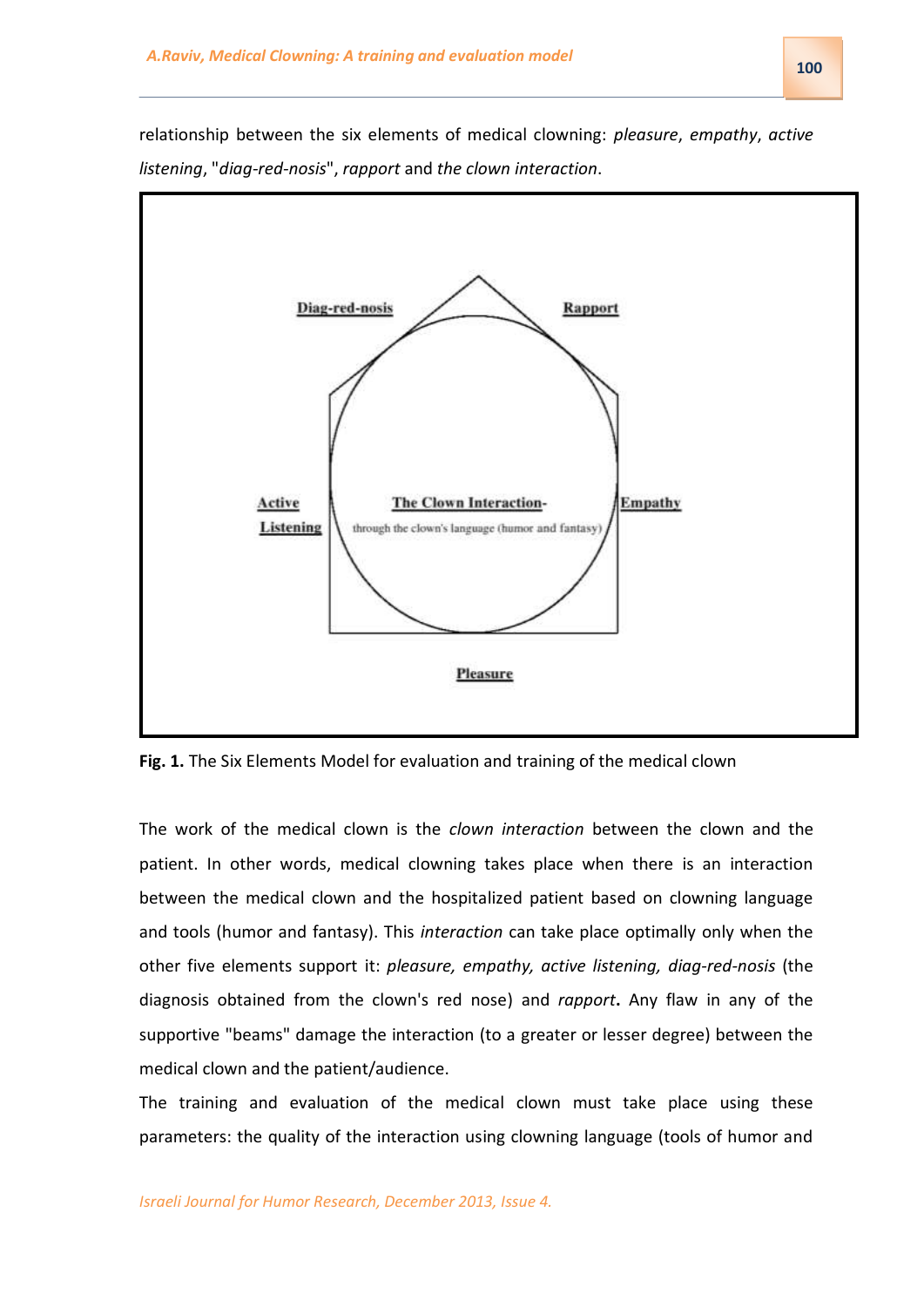fantasy) and through pleasure, empathy, active listening, diag-red-nosis and rapport. I would like to describe each element in greater detail below.

#### **Pleasure**

Genuine pleasure is the first element. The clown's connection to joie de vivre, pleasure and release forms the "generator" for the interaction with the patient. Unlike the circus clown who performs for a large audience, the medical clown works on a one-to-one basis with the individual patient. The relationship they form is the essence of therapeutic clowning. However, this bond will not be meaningful or provide the patient with strength if the clown is not connected to pleasure and release, no matter how skilled in clowning. If the patient senses any lack of genuine pleasure on the clown's part, there will never be a significant bond created.

The first step in training the medical clown is restoring or maintaining the connection to pleasure, freedom and joie de vivre. The medical clown must resist the weight of life's burdens, social pressure and social consensus that often restrain us, make us serious, self-critical and prone to social criticism that "freeze" people. They must overcome the fear of seeming ridiculous which blocks spontaneity and a sense of play. Clowns learn to resist the fear of failure and social expectations which cause us to close ourselves off and minimize our connection to pleasure. Most of the exercises at this stage are various clowning and play exercises for release and creating a supportive atmosphere free of any self-criticism or group criticism, which enables the candidates/students to feel secure enough to be free, ridiculous and playful, to be what is called in theatre in the "here and now" in pleasure without the critical gaze.

The pleasure connection is not confined to the training period only, but is a constant accompaniment to the medical clown. Routine is the enemy of pleasure. The clown must renew oneself and be renewed in order to "recharge one's batteries". But pleasure's big enemy is mental distress from the difficult cases the medical clown witnesses: suffering patients, patients who die from serious illnesses (some after years of battling the illness and years of friendship with the clown). In such cases, "renewal" is not enough to recharge. The clown may need therapy (therapist as client/ the healer in need of healing)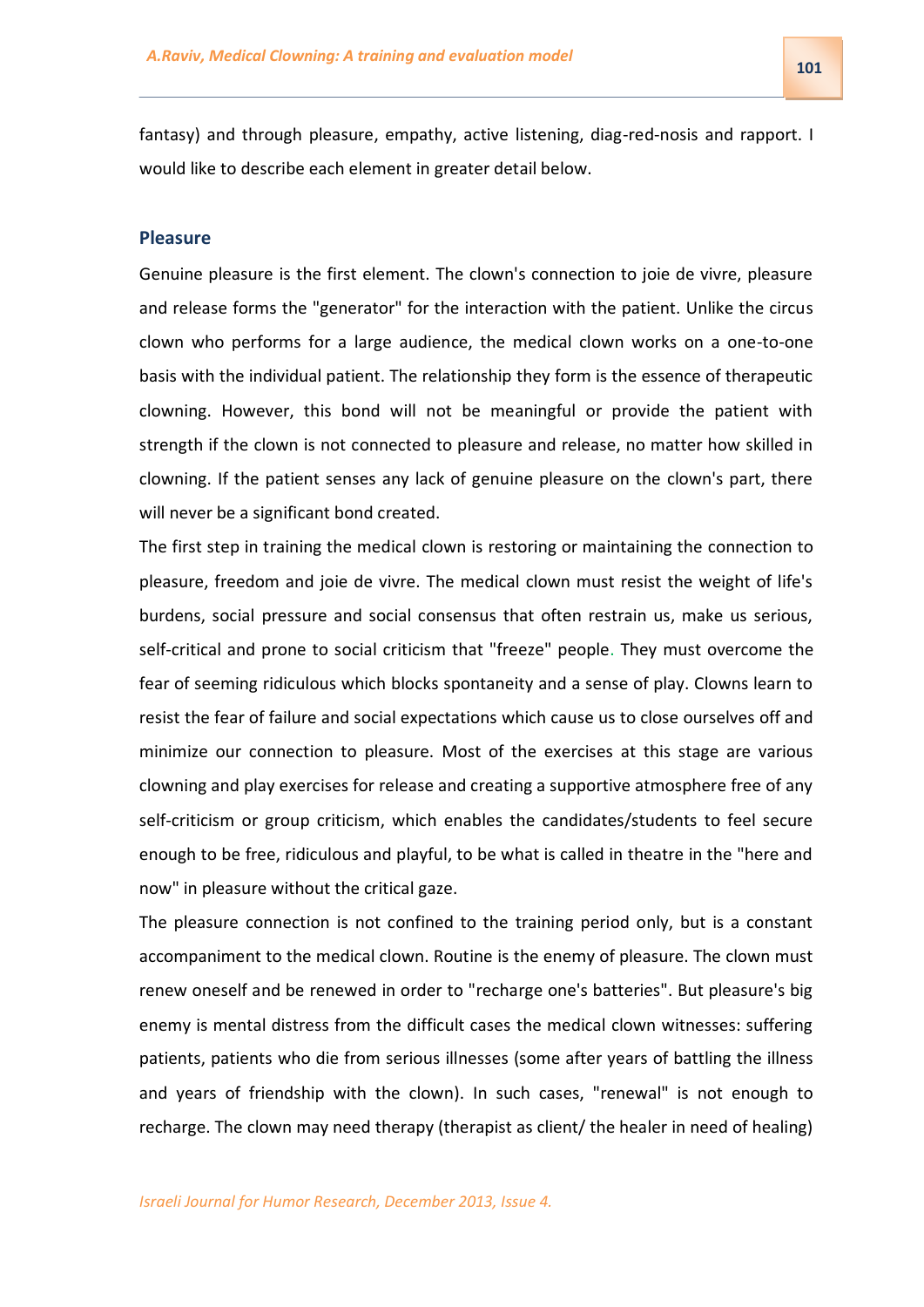and the chance to ventilate feelings in the same way that other types of therapists must discharge their distress to another therapist to avoid burnout. Many medical clowns, after years of working in the profession, report periods of lack of energy, lack of desire, and a lessening of pleasure caused by the above reasons. Some may even leave the profession. As Russell stated, **"**Pleasure is actually an important part of how we live…pleasure helps us do things and do them well" (Russell 2005). This is true especially for the medical clown, since pleasure is a critical component of the work.

#### **Empathy**

Kats (1963) has written about the importance of empathy in any healer/client relationship. Therapist and patient seek to establish empathic relationship which are marked by unusual rapport and understanding. The medical clown must be empathic to people in general and patients in particular. However, to avoid confusion, it is clear that over-identification with the patient to the extent that it paralyzes the clown and elicits tears at the sight of the patient is surely not desirable. The medical clown must have basic empathy for the patient, conveying a nonverbal message, "I'm here with you and I'm here for you," beyond the humor and fantasy in the interaction.

People sometimes ask me why patients need clowns. After all, they can just watch comedies on their bedside televisions in their hospital room. The answer is that the medical clown is needed because the fundamental nature of the bond is a living bond of humor and fantasy based on empathy. The clown transmits a personal message to the patient: I "see" you, and I'm there for you. The great need for medical clowns in medical centers arises from the lack of an interpersonal empathic bond between the medical staff and the patients.

Traditional medical training inculcates medical skills involved in the processes of disease and pathology of illnesses, but seems to neglect training and development in interpersonal skills, which are no less important. Although qualitative attributes such as inter-personal and communication skills, professionalism and the ability to display and provide empathic and compassionate care are less tactile than the skills used to diagnose and treat, they are equally important (Stough, Saklofske, & Parker 2009).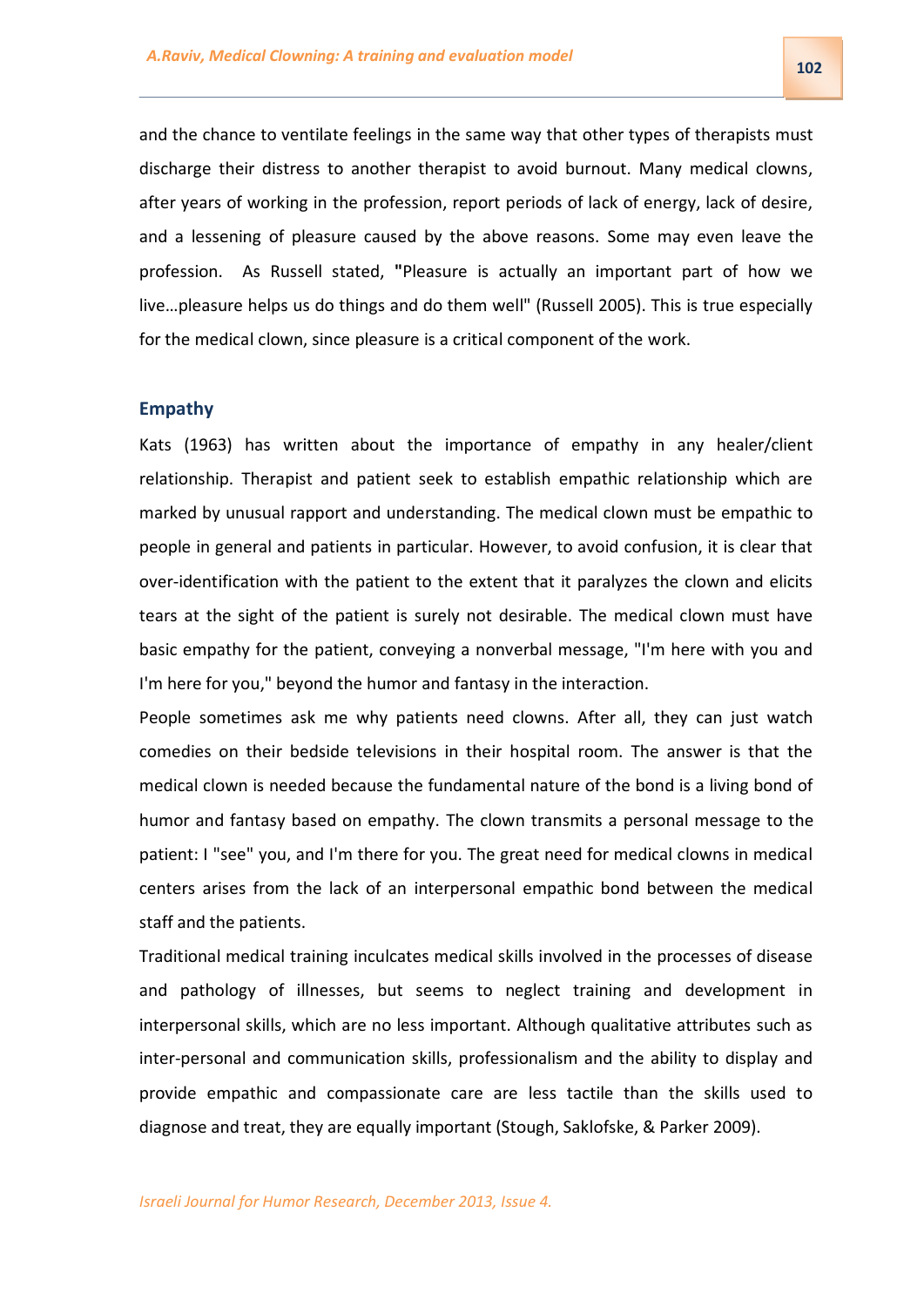McGhee made a brilliant distinction arising from numerous studies pointing to humor as assisting mental and physical health, and stated that Simply having a well-developed sense of humor is not enough to obtain the mental health and resilience-boosting benefits humor offers, since a well-developed negative sense of humor can actually interfere with good psychological health and effectiveness in social interaction (McGhee, 2010). This distinction is important and should be emphasized because humor is usually perceived as a positive sense or quality. But actually there are two types of humor: positive humor which reinforces, empowers and connects people, whose motive is empathy, and negative humor, which humiliates, mocks and divides people, whose motive is aggressiveness/dominance. (Humor is also to be found under the most benighted regimes where people witness evil and humiliation and laugh at it).

This is why it is so important to emphasize empathy in the interaction through the medical clown's humor used with the patient. The ability to empathize with another person is associated with personality structure, education and emotional intelligence but can be intensified through practice exercises.

### **Active listening**

Active listening is vital to the medical clown to map the emotional state of the patient and the patient's family, to understand the situation in the hospital room, and to gather information on the level of text and subtext of what is going on right before one's eyes. Active listening is the sine qua non of creating rapport and good interaction between the medical clown and the patient. There are various and simultaneous levels of listening, which encompasses much more than hearing. It involves a combination of several processes, including attention, hearing, understanding, and remembering (Barker, 1971). The concept of active listening refers to the data gathering from all senses not only hearing. Active listening is in-depth contemplation of the people and the situation with the goal of understanding, not describing. The difference between merely receiving an oral message and listening actively is similar to the difference between scanning a textbook and reading it for comprehension and retention (Barker, 1971). Barker made the important discovery that ego tends to reduce listening; in other words, the more the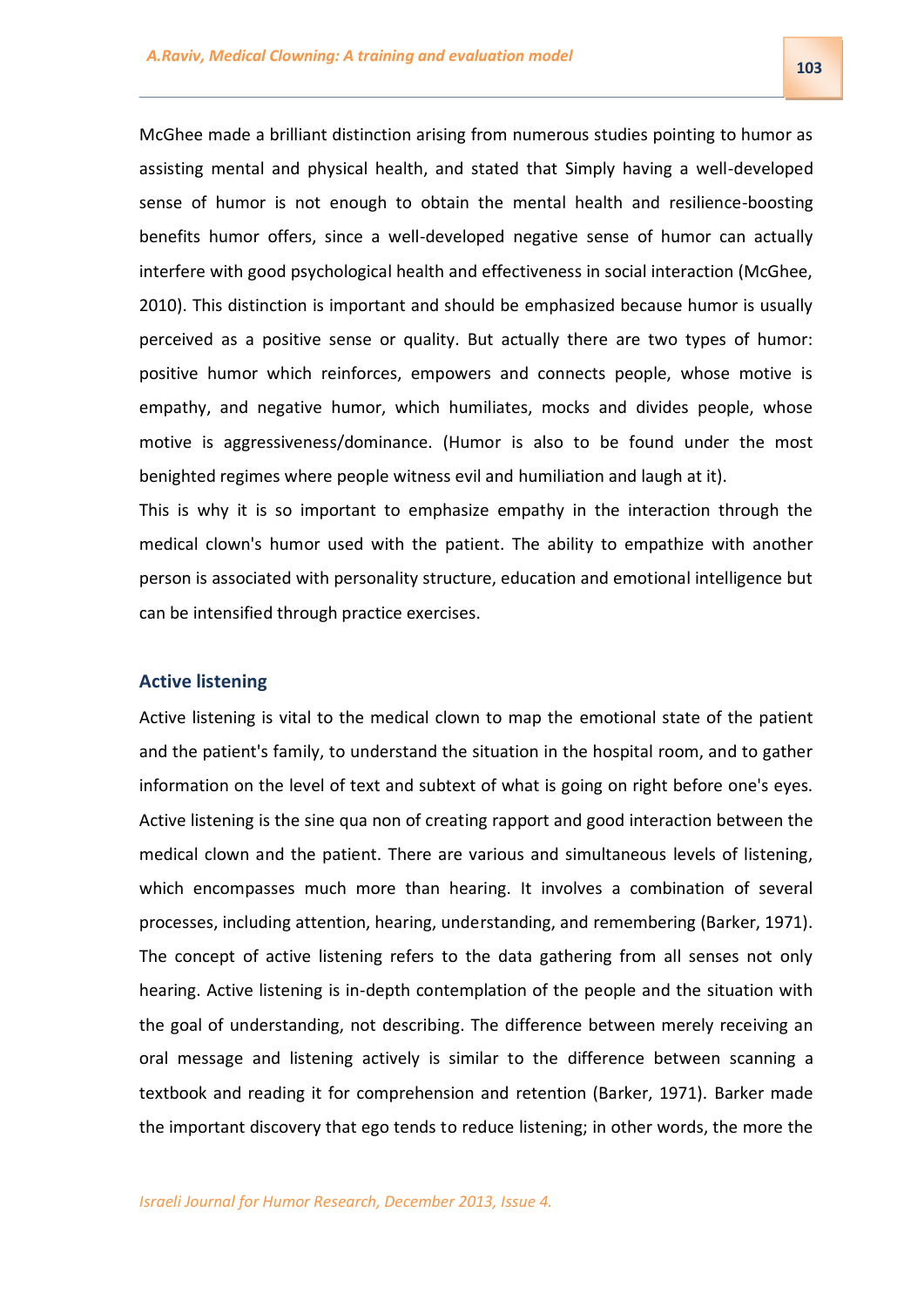104

clown represses or neutralizes the ego, the higher the quality of the clown's listening. The clown's training works on taking the ego out of the equation and encouraging students to develop their abilities to make themselves ridiculous and helps in the active listening. The medical clown must remain constantly in the mode of active listening, surely upon entering a hospital room and before the rapport and interaction is created with the patient/audience, but also obviously during the interaction itself. Active listening is what constantly directs the clown's activities throughout the entire time they are maintaining the interaction.

## **The "Diag-red-nosis"**

The "Diag-red-nosis" is the diagnosis made by the medical clown's red nose. This is the information received through active listening to the patient and the patient's situation, comprising the data processed by the medical clown and through to the action. The most important parameters for the medical clown's diagnosis ("Diag-red-nosis") is the patient's age, physical state and energy level, mood, energies and nature of interpersonal interactions (with family, friends, other patients and their environment), the medical staff involved, and other personal details on hobbies and interests, and of the patient's visitors. (This information comes from the patient or those around the patient and from items around the hospital bed such as books, games, clothing, and the like). It is important to emphasize that the medical clown's active listening and diagnosis are **not** a stage which ends followed by the interaction, but are a structured and extremely important part that take place constantly in the interaction between the medical clown and the patient and those surrounding the patient (family and medical staff).

The goal of the medical clown's active listening and diagnosis is to facilitate the creation of a connection based on rapport (sharing) and an interaction built on the rapport with the patient and those around the patient. In other words, rapport cannot be created without active listening and diag-red-nosis.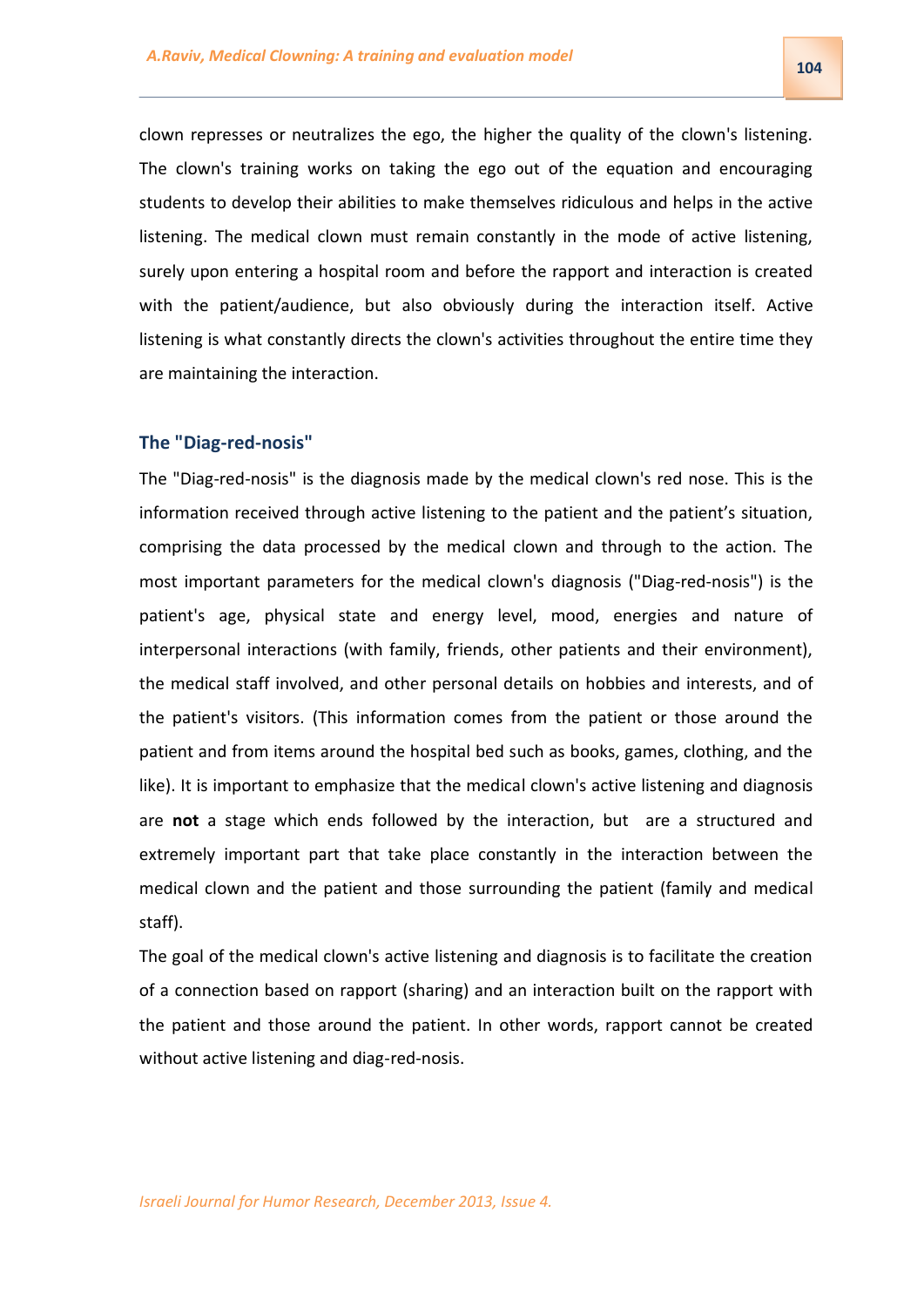### **Rapport**

The Oxford Dictionary defined the word as "a friendly relationship in which people understand each other very well" and provides an example very relevant to the issue under discussion: honesty is essential if there is to be good rapport between patient and therapist.

Rapport is the good relationship the medical clown creates with the patient, the empathic and genuine bond. Rapport leads the patient to feel that the medical clown is with the patient, "sees" the patient and has a personal, human, authentic and unique relationship with the patient. It is this bond that is the major factor infusing the patient with strength. Rapport is what makes the interaction possible (using clown language) which assists in the patient's recovery process. Rapport takes place when all of the other elements are present – the genuine pleasure in the relationship; the empathy the clown conveys; the active listening to the patient; and the processing of the information through the clown's "diag-red-nosis".

The clown-patient interaction must grow out of the rapport. Klein (1989) has described the healing power of humor and refers to the importance of rapport in the context of laughter. To encourage laughing with people, not at them, we need to establish a rapport with them. It is an error to perceive the essential work of the medical clown as making the audience laugh. The fundamental nature of the work lies in the relationship the clown creates with the audience of patients. Laughter and fantasy the clown creates depend on the relationship built up through the rapport.

### **The clown interaction**

The medical clown's interaction with the patient leans, of course, on all of the elements described above. It is based on the clowning language and tools, which are humor and fantasy, organized within the framework of the creative improvisations and gags. The medical clown uses all of the classical forms of humor (incongruity, opposites, exaggeration, minimization, the absurd) as a tool and a language that communicates with the patient. But the humor that the medical clown shares with the patient is broader than its classical components. The function and the significance of humor for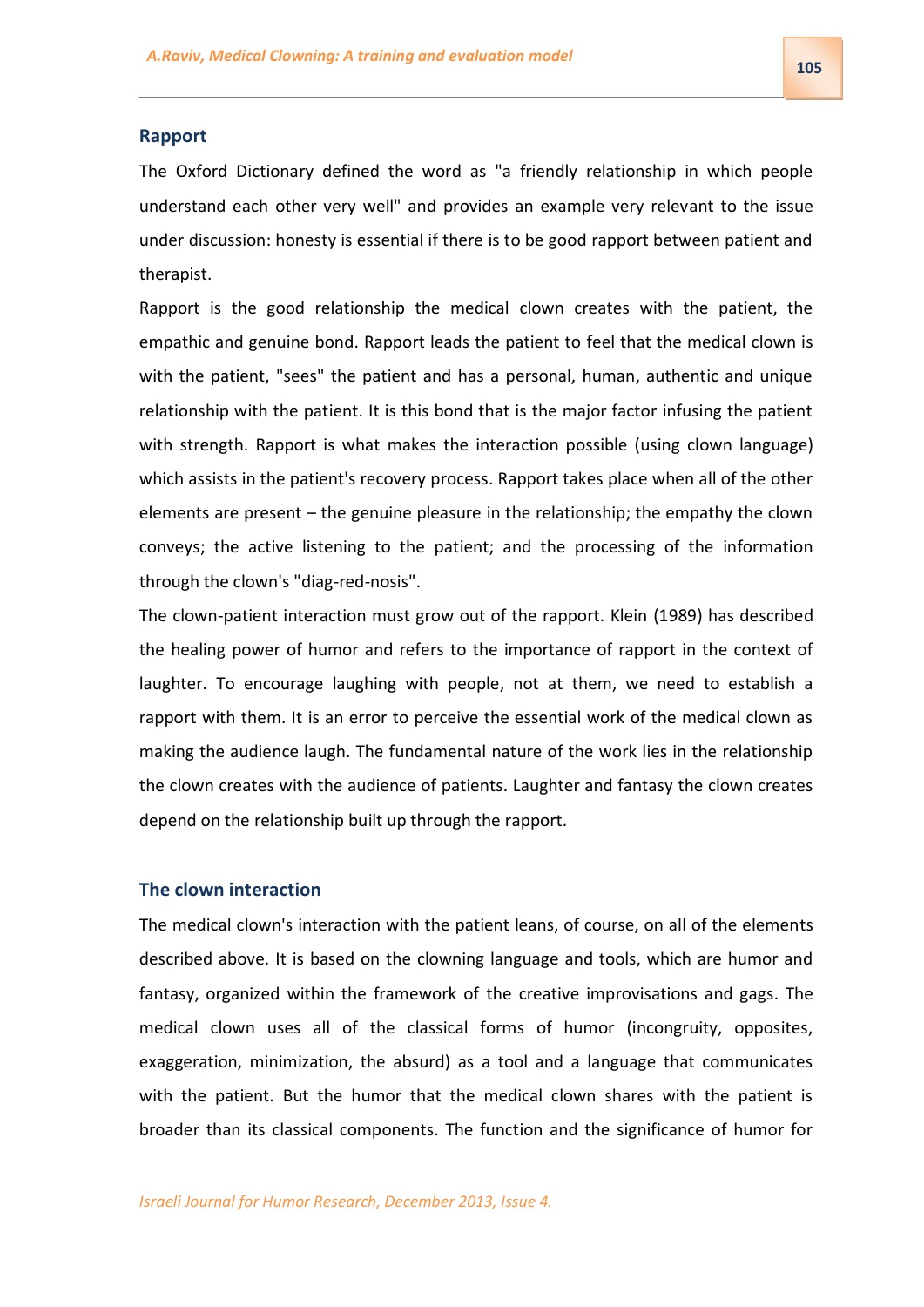the patient are greater than among the healthy. Klein (1998) has clarified the significance of humor and its use in the context of humor among the ill. He uses the word humor in its broadest sense, as a metaphor for a full range of positive emotions: hope, joy, pleasure, fun, happiness, celebration, optimism, and the will to live. McGhee (2010) describes humor as hope among cancer patients; many cancer patients told him that keeping the ability to laugh in the midst of their cancer helps sustain a sense of hope that they can beat the disease. He also cited the many research studies on the importance of humor as a significant factor in the fight against cancer. He claims that several studies have now demonstrated that humor does boost the activity of natural killer cells (which seek out and destroy tumor cells) However, the most amazing study he mentions was conducted in Norway over a seven year period, in which the correlation between humor and recovery was studied among dozens of cancer patients. Immediately following diagnosis, a test was administered to the patients on their sense of humor. Those scoring higher on a sense of humor test at the beginning of the study had a 70% higher survival rate than those with a poorer sense of humor. The results were unambiguous.

Humor enables the patient (in all ages) to hold onto life with a stronger grasp (Saunders, 1998; Stevens, 2012; Buckwalter, 1995; McFadden, 2004; Buffum & Brod, 1998). In addition to the hope it brings, humor enables the patient to look closely at his or her own situation in a different, less threatening way (Raviv 2012). The fantasy that the clown creates in his interaction with the patient enables the patient to experience "an 'other' place," as the fantasy takes the patient out of his or her anxieties. Imagination has the power to distract the mind from what is threatening, relax and fill the patient with new strength (Lahad1992).

The nature of the interaction between the medical clown and patient is flowing and creative improvisation, a connection that comes into being out of the rapport, the attentive listening and the other elements of clowning I described in detail. This is a live and unexpected connection through the clowning language of humor and fantasy which are often embedded in gags (a gag can be anything that contains the element of "I have it in my bag of tricks" such as a joke, magic trick, finger puppet, song, and the like).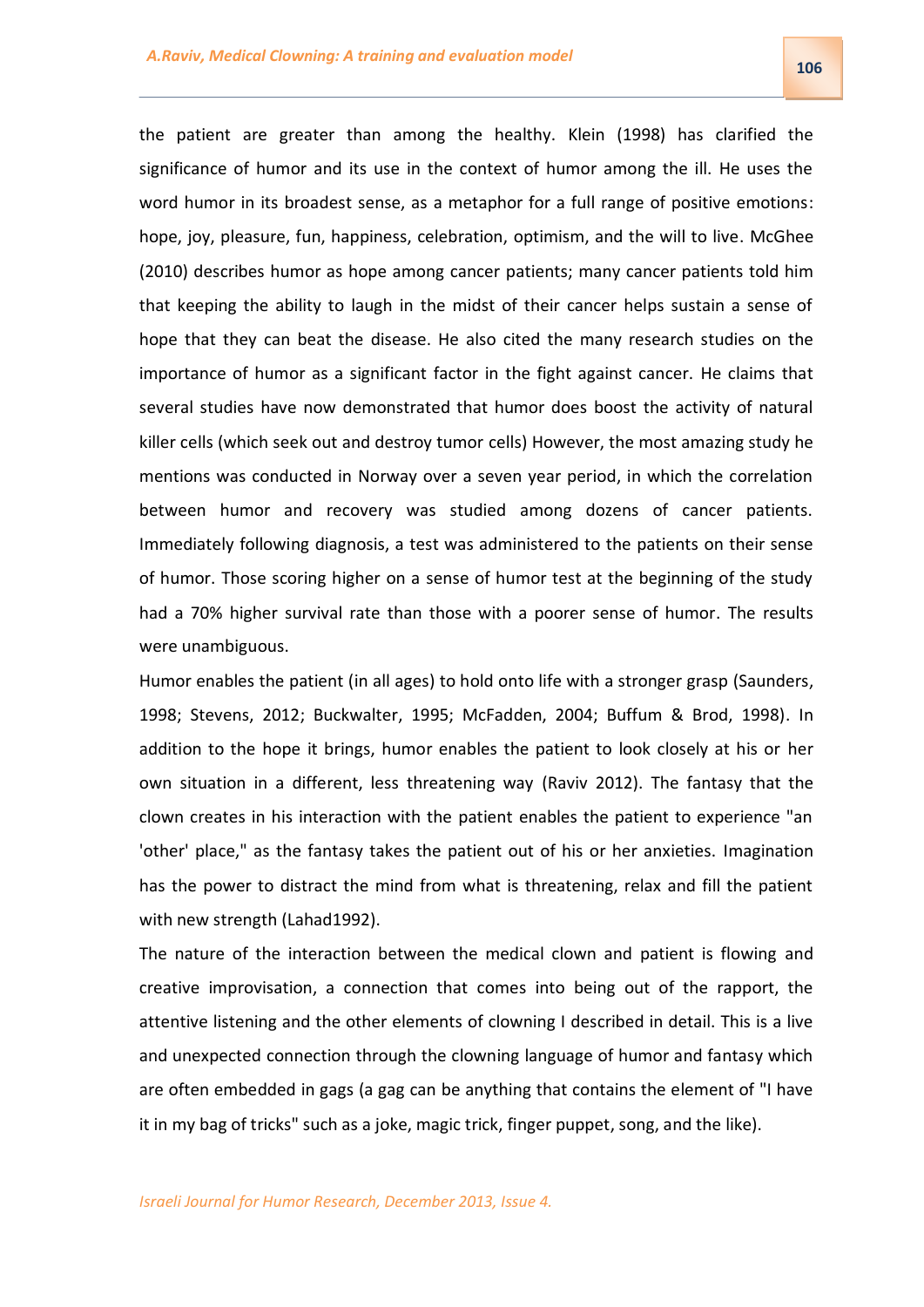### **Conclusion**

Most of the current training for medical clowns focuses on courses on clowning language and the tools of humor and fantasy, practicing improvisation exercises and gags. The most correct training would be thorough work on all foundational areas of medical clowning. In addition to the basic elements, an additional important built-in element in the work of the medical clown is the need to work with the medical staff. As a partner in an increasing number of medical procedures, it is vital for the medical clown to be trained to work with the medical staff.

Looking at a wider envelope, acquiring knowledge of the psychology of the mental/emotional processes undergone by the patient and the patient's family, work and hygiene in the hospital and similar courses, will expand the medical clown's understanding and contribute to the clown's work. The medical clown must refresh oneself against burnout, and keep knowledge current through courses, seminars and independent work. Due to the frequent encounters with hospice patients, end-of-life issues, death and suffering, inherent in the nature of the work and the unique bond created with patients there is a high burnout rate despite the clowns' connection to pleasure. The medical clown must seek therapy to restore the self after the pain from these farewells, from suffering and from the simple routine of work in a medical center.

### **Notes**

The unique **Dream Doctors** project integrates professional medical clowning into the medical services provided at Israeli hospitals. Established in 2002. <http://www.dreamdoctors.org.il/>

## **References**

Bakhtin, M. (1978). *Sugiyot hapoetika shel Dostoevsky (Issues on the poetics of Dostoevsky).* Tel Aviv: Sifriat Poalim. [Hebrew trans. of book originally published in 1929].

Barker, L. (1971). *Listening behavior*. Englewood NJ: Prentice-Hall.

Brook, P. (1991). *The empty space.* London: Penguin.

*Israeli Journal for Humor Research, December 2013, Issue 4.*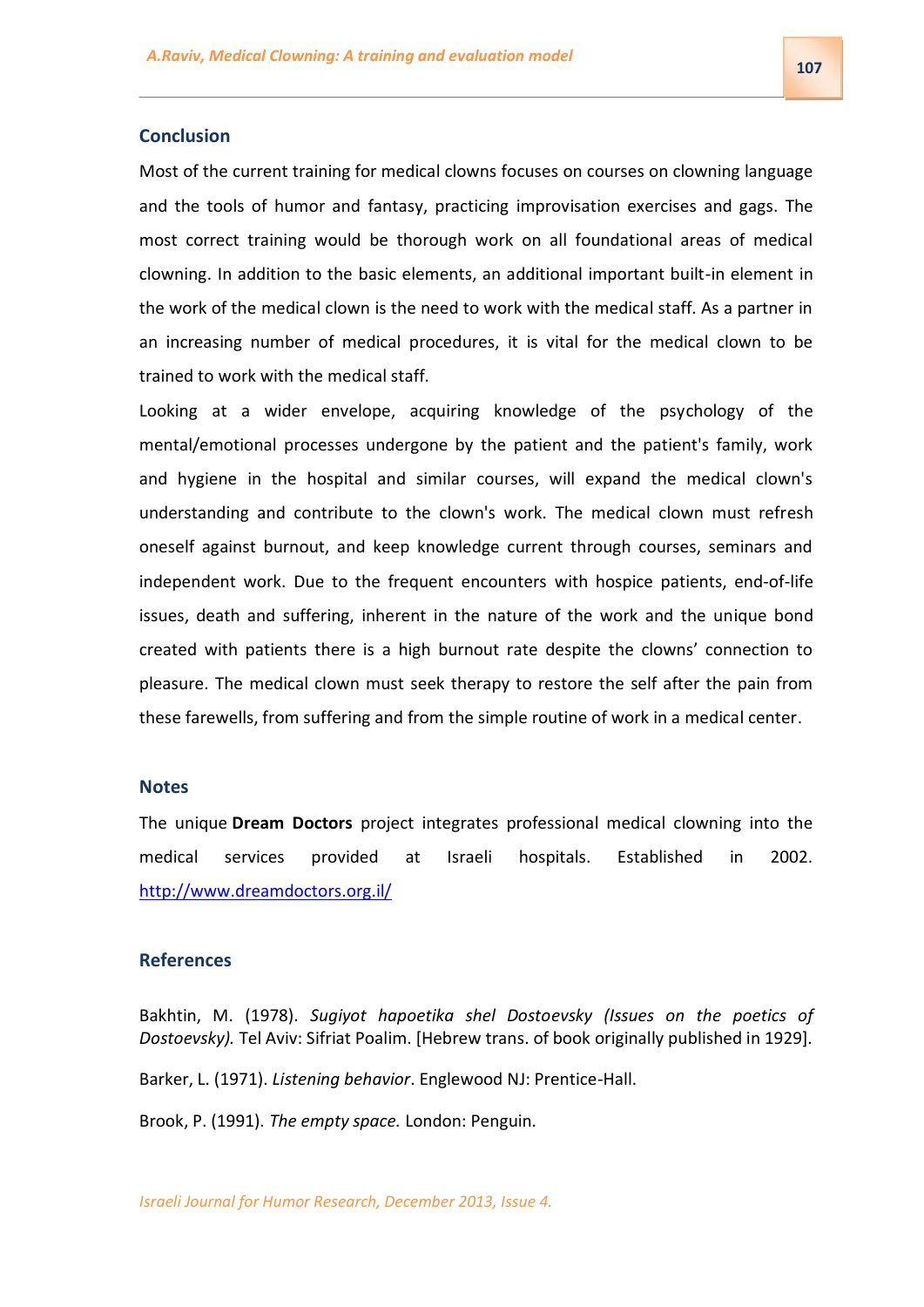Buckwalter, K. C. et. al. (1995). Shining through: The humor and individuality of persons with Alzheimer's disease. J Gerontol Nurs., 21(3):11-6.

Buffum, M.D., & Brod, M. (1998). Humor and well-being in spouse caregivers of patients with Alzheimer's disease. Applied Nursing Research, 11 (1), 12–18.

Citron, A. ( 2011). Medical clowning and performance theory. In J. Harding & C. Rosenthal (Eds.), *The rise of performance studies: Rethinking Richard Schechner's broad spectrum.* London and New York: Palgrave Macmillan Publishers.

Davis, M. H. (1994). *Empathy: A social psychological approach*. Wisconsin Iowa: Brown & Benchmark.

Erickson, M. H. (1980). *The nature of hypnosis and suggestion.* New York: Irvington.

Grinberg et. al. (2012) Drama therapy role theory as a context for understanding medical clowning In the Arts in Psychotherapy, 39,1, 42-51

Golan G et al (2009) Clowns for the prevention of preoperative anxiety in children: A randomized controlled trial. Paediatric Anesthesia. 19, 3, 262–266.

Hanson LK et al. (2011) Effect of a clown's presence at botulinum toxin injections in children: A randomized prospective study. Journal of Pain Research. 2011, 4, 297–300.

Harner, M. (1990). *The way of the shaman*. San Francisco: Harper & Row.

Kaye, N. (2000). *Site specific art: Performance, place and documentation*. London: Routledge.

Klein, A. (1989). *The healing power of humor*. New York: Tarcher/Putnam.

Klein. (1998). *The courage to laugh*. New York: Tarcher/Putnam.

Kats, R. L. (1963). *Empathy: Its nature and uses*. NY: Free Press/Crowell-Collier.

Kwon, M. (2004). *One place after another: Site specific art and locational identity*. Cambridge MA: MIT Press.

Lahad, M. (1992). Story-making in assessment method for coping with stress. In S. Jennings (Ed.), Dramatherapy: Theory and practice 2 (pp. 150-163). London: Routledge

Linge, L. (2011) Joy without demands: Hospital clowns in the world of ailing children Int J Qual Stud Health Well-being. 2011; 6(1): 10.3402/qhw.v6i1.5899.

McGhee, P. (2010). *Humor: The lighter path to resilience and health*. Bloomington IN: AuthorHouse.

McFadden, S.H. (2004). The Paradoxes of Humor and the Burdens of Despair. Journal of Religious Gerontology, 16 (3-4), 13-27.

*Israeli Journal for Humor Research, December 2013, Issue 4.*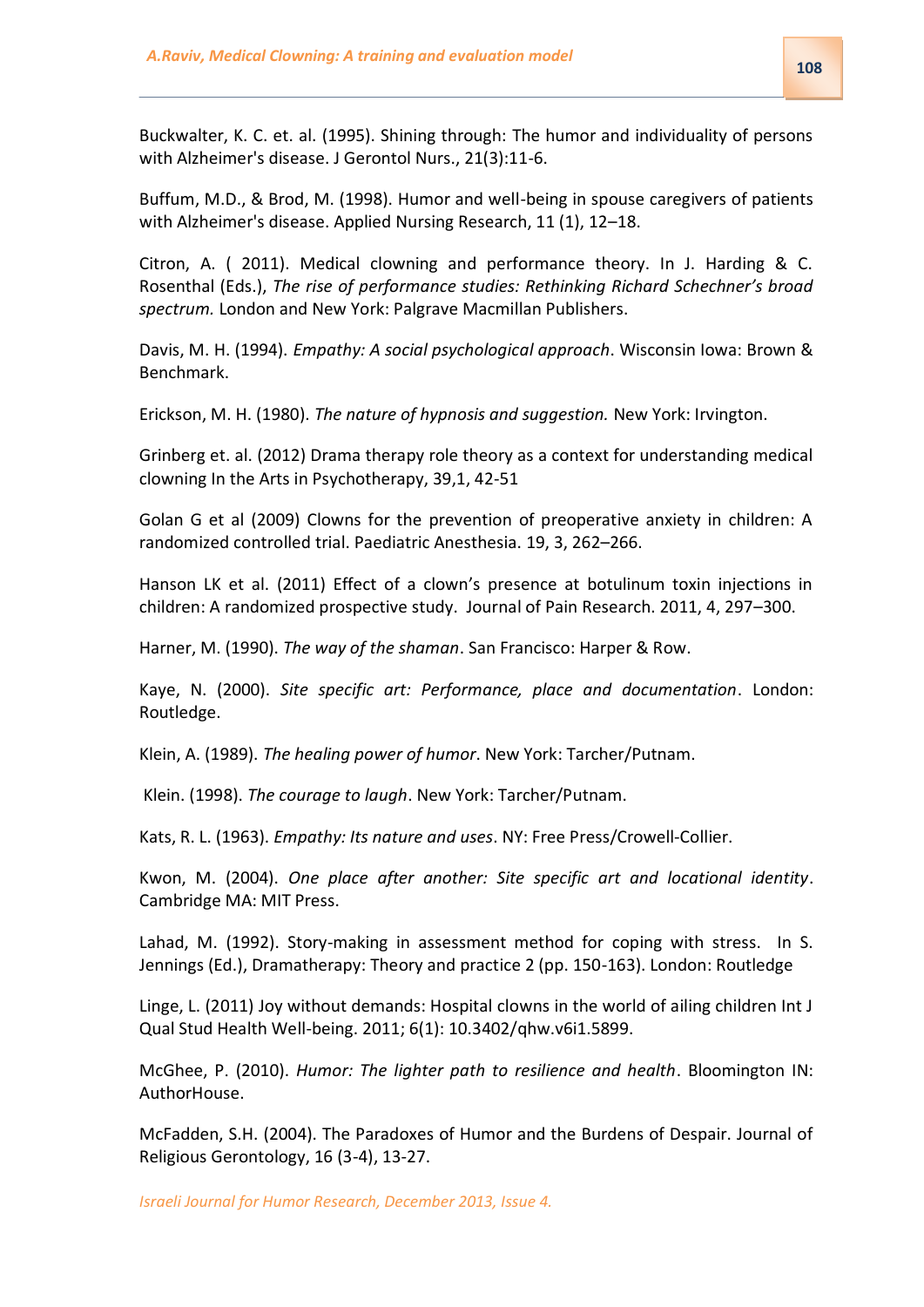Miller Van Blerkom, L. (1995). "Clown Doctors: Shaman Healers of Western Medicine," in *Medical Anthropology Quarterly*, New Series, 9, 4: 462-475.

Moody, R. A., Jr. (1978). *Laugh after Laugh: The Healing Power of Humor.* Jacksonville FL: Headwaters Press.

Pendzik, S., & Raviv, A. (2011). Therapeutic Clowning and Drama Therapy: A family resemblance. *The Arts in Psychotherapy*, 38, (4), Elsevier, 267– 275.

Philnor Foundation (2009). *Rofei hahalom (The Dream Doctors: Clowns in the service of medicine).* <http://www.youtube.com/watch?v=DQ9QmTQE5xk>

Plester, B. & Orams, M. (2008) Send in the clowns: The role of the joker in three New Zealand IT companies. Humor 21,3, 253–281

Robinson, V. M. (1991). *Humor and the health professions*. Torofare NJ: Slack.

Raviv, A. (2012a). Still the best medicine even in a war zone: My work as a medical clown. In *The Drama Review*, 56, 4, Cambridge: MIT Press, 169-177.

Raviv, A. (2012b). The clown doctor in emergency: Theory and practice. In A. Ziv, & A. Sover (Eds.). *The importance of not being serious: Collection of multidisciplinary articles in humor research*. Jerusalem: Carmel. (Hebrew)

Russell, D. (2005). *Plato on pleasure and the good life*. New York and Oxford: Clarendon.

Saunders, P. (1998). 'You're Out of Your Mind!': Humor as a Face-Saving Strategy During Neuropsychological Examinations. Health Communication, 10 (4), 357-372.

Schechner, R., & Appel, W. (Eds.) (1990). *By means of performance*: *International studies of theatre and ritual.* Cambridge: Cambridge University Press.

Schechner, R. (2002) *Performance studies: An introduction*. Second Edition. London and New York: Routledge.

Schechner, R (1993) *The future of the rituals: Writing on culture and performanc*e. London and New York: Routledge.

Scheff, T. J. (1979) *Catharsis in healing, ritual and drama*. University of California Press.

Shea, J.D.C. (1991). Suggestion, placebo, and expectation: Immune effects and other bodily change. In J. F. *Schumaker* (Ed.), Human Suggestibility: *Advances in Theory, Research and Application.* New York: Routledge.

Stevens, J. (2012) Stand up for dementia: Performance, improvisation and stand up comedy as therapy for people with dementia: A qualitative study. Dementia, 11 (1), 1 61- 73.